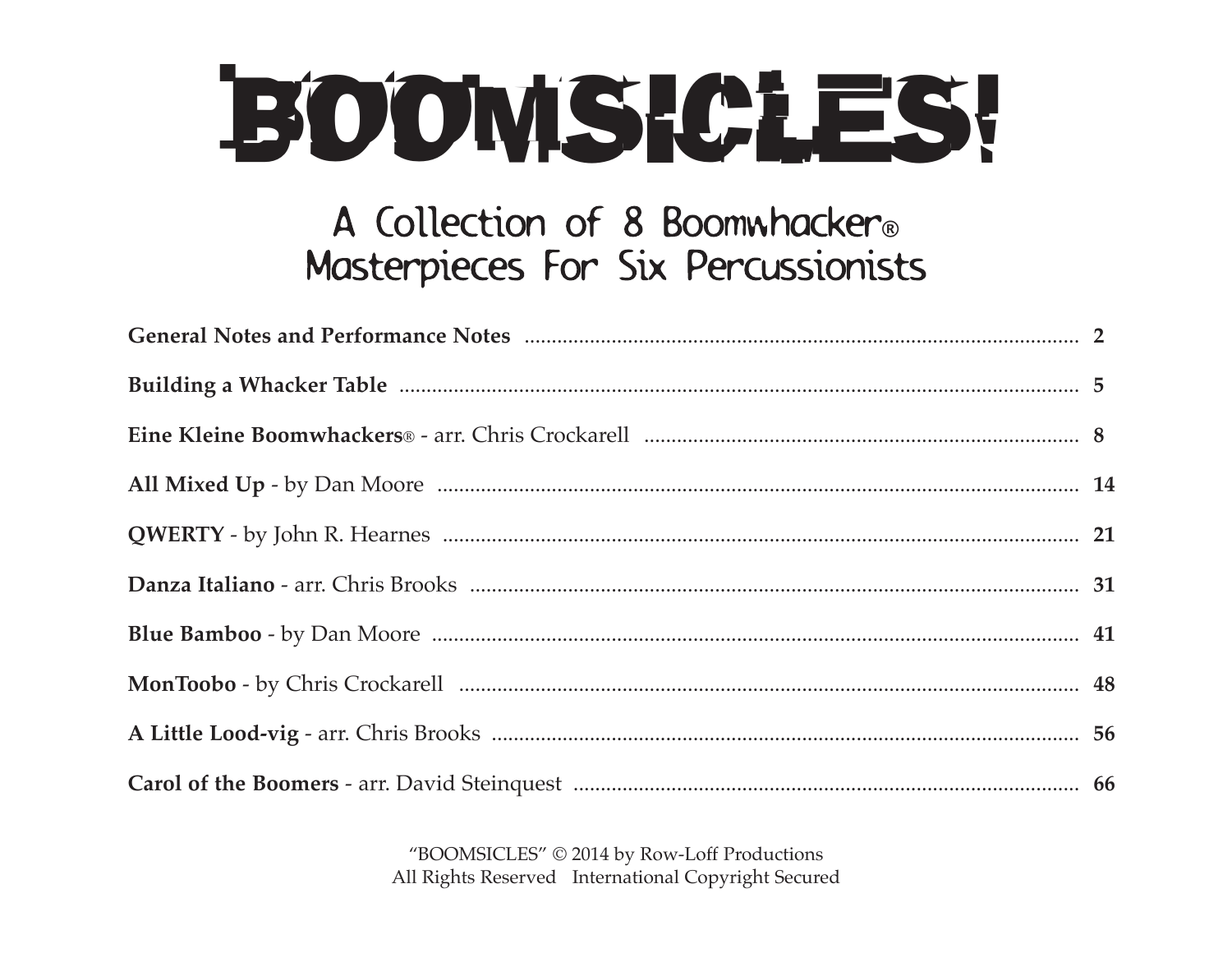### *Boomsicles* **General Notes**

Welcome to *Boomsicles!* A fun collection of eight Boomwhacker® ensembles for Grades II-III performers. The ensembles found in this collection are wonderful aides for teaching not only rhythms, but interacting rhythms within other players. (Much like the skills needed for playing in a marching bass drum line, one part split between multiple musicians.) We hope you enjoy teaching and performing these pieces. We promise they'll be wonderful crowd pleasers.

You'll find on the music (both scores and student books) that the first dead bar contains the pitches (tubes) used by each individual player within the entire piece. Also, over the first actual bar of music, there is a LH & RH (left hand & right hand) prep guide for which tubes the players start with. In some cases a player may have octave notes. In this situation they will be notated as Hi E and Lo E.

Within the music, when a player has to make a change from a "C" tube to a "D" tube in the left hand, for example, there will be a graphic to denote that change:  $\bigcup H C$  to D. Some players may have as many as five tubes to manage within a single piece while many only require two. While this is not true for every situation, this can be a quick helpful guide for discerning the difficulty level for each part.

There are two ensembles within this collection that require play-along tracks (*QWERTY* & *MonTooBo*). You'll need some type of PA/Speaker system that will allow the audience as well as the players to hear the audio. It is important to practice in the venue where you'll be performing to find a good balance for everyone. You may find it helpful to use a mic or two on stage to help with the tube projection/balance. (you can download the mp3s for *QWERTY* & *MonTooBo* from the *Boomsicles* page at www.rowloff.com.)

To perform all of the ensembles in this collection you'll need: (2 sets) C Diatonic, (2 sets) Chromatic, (1 set) Treble Extension, (2 sets) Octavators. **Purchase this entire set through Row-Loff and receive 10% off!**

#### **Go to the** *Boomsicles* **page at www.rowloff.com to order your Boomwhackers® as well as view helpful performance video tips!**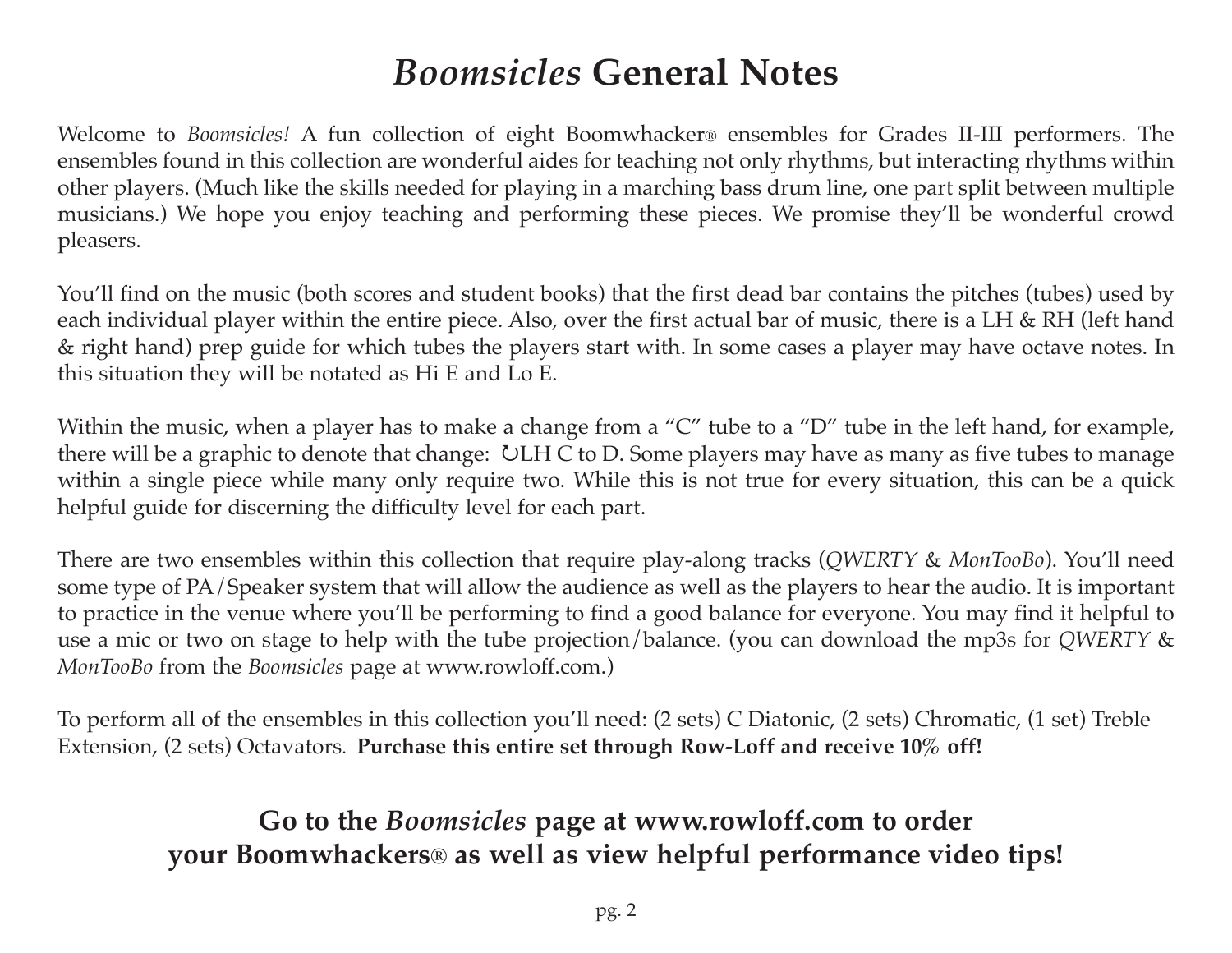### *Boomsicles* **Performance Notes**

*Eine Kleine Boomwhackers*® (Grade II - we apologize, Wolfgang) is a crowd-pleasing piece that shouldn't be too difficult to master. One of the more difficult sections to be rehearsed would be the sixteenth-note splits between players 1-4 in bars 9-10. At **B**, player 4 plays the triangle by laying down the E tube and picking up a triangle beater. It is best that the triangle be mounted on a stand with a clip or, for comedic effect, have a separate person come on stage with the triangle and beater for this section and either play the part or hand the beater to player 4 while holding the triangle. Have them dressed appropriately, perhaps butleresque. In fact, pull out all of your powered wigs for this one and have Mozart conduct!

*All Mixed Up* (Grade II) is based on the Mixolydian scale. The piece features an 80s pop music style that might have been played by bands like Devo or Talking Heads. It should be very quirky and robotic. Go all out and stage All Mixed Up like an MTV video, and perform with 80s costumes and robotic movements. Have fun with this one and don't forget your red flowerpot hats, haz mat suits and outrageous sunglasses!

*QWERTY* (Grade III) is a funky, techno-style piece that can be played with Boomwhackers® only or with an accompaniment track (go to the Boomsicles page under the Concert tab at www.rowloff.com to download the playalong track). If using the accompaniment track (which is highly recommended), the beginning starts with a twomeasure count off from a shaker sound. During the piece, lock in to the drum set part providing the steady pulse. Players 5 and 6 provide the bass line and accompaniment throughout the piece. Those players should balance their dynamics with those of the other players providing the melody. Performers can augment the piece with any visual aspects that are desired: visuals, props, clothing, etc. Have fun with it!

*Danza Italiano* (Grade III) is a medley of two very popular Italian folksongs, the *Tarantella* and *Funiculì Funiculà.* They are almost always played at Italian celebrations such as weddings, birthdays, anniversaries, etc. They are very joyful songs and should be played as such. You could add to the celebration atmosphere by adding a tambourine playing ¼ notes throughout the arrangement if you like. You'll for sure need this one on the program if you'll be performing for The Godfather.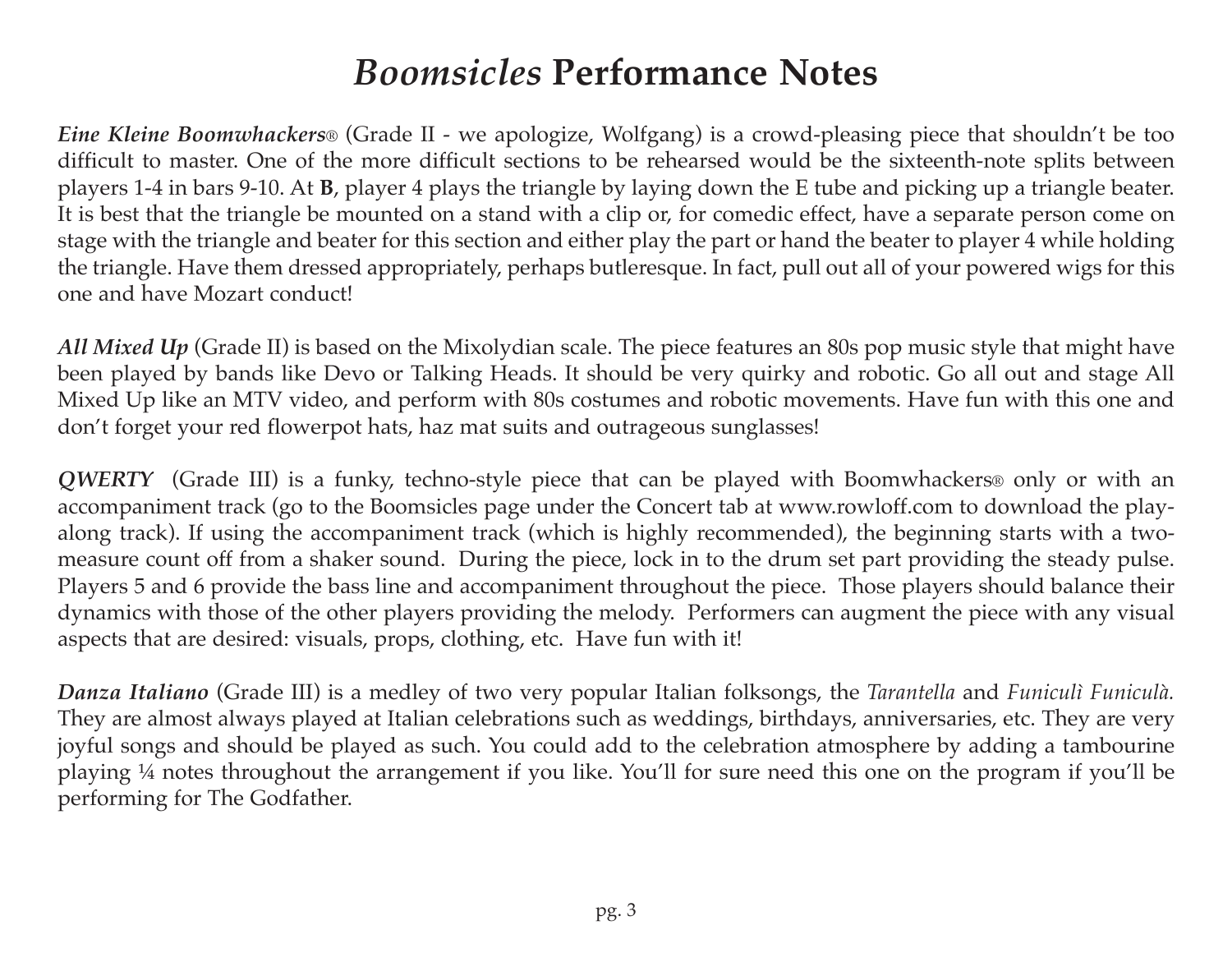### *Boomsicles* **Performance Notes pg. 2**

*Blue Bamboo* (Grade II) is a groovy Blues tune that really gets rocking. It is based on the D-minor blues scale and features all players trading the melody around throughout the ensemble. I'm not sure there is such a thing as blue bamboo but if there was, I'm pretty certain this is what it would sound like. Be careful of the trading between parts. Everyone has to count carefully and WATCH THOSE REPEATS!

*MonToobo* (Grade III) was written with the Montuno groove in mind. (This could possibly be the first Boomwhacker® Montuno ever published?) *MonToobo* uses a play-along track, so you'll need a PA/speaker system for this one. To obtain a good audio balance between players, audience and track, it is advised to practice in your performance situation/venue as much as possible. While players 1 & 2 are managing five tubes, it is as equally important that your "groove" players (4, 5 & 6) are comfortable executing that Montuno-ish groove with each other and the track. The tune starts with two bars of percussion and then the players enter in bar 3. Follow all dynamics as closely as possible to maintain the melody/accompaniment balance. In bars 57-60, stress to the players to "lock-in" with the eighth-note build up in the track as this will have a tendency to rush. If possible, perform this tune without a conductor.

*A Little Lood-vig* (Grade III) is a medley of several popular Beethoven themes set to a simple rock groove. There are snippets from *Beethoven's 5th, Ode To Joy, Für Elise,* and in homage to the legendary Huntley-Brinkley Report, a brief quote from the *Scherzo from Beethoven's 9th.* If you'd like to spice up your performance, have the players wear powdered wigs ala old Ludwig V. himself. The audience will love it.

*Carol of the Boomers* (Grade III) is fun to perform around the holidays. Rehearse the dynamics on this one to bring out the "sweet spots". If the tube change is too quick for player 4 at bar 18, player 5 may reach over and grab the "E" whacker. One of the more challenging techniques will be executing smooth "rolls" with one tube at the end of the piece (1st & 2nd endings). This may be accomplished by either holding the hand over the tube and quickly hitting the tube between the playing surface and the hand or hitting each end of the tube against the playing surface by using a loose grip of the hand and manipulating the tube back and forth using the middle, ring and pinky fingers while holding the tube between the thumb and index finger. Check out video examples of these techniques on the Boomsicles page at www.rowloff.com. Santa hats for everyone!!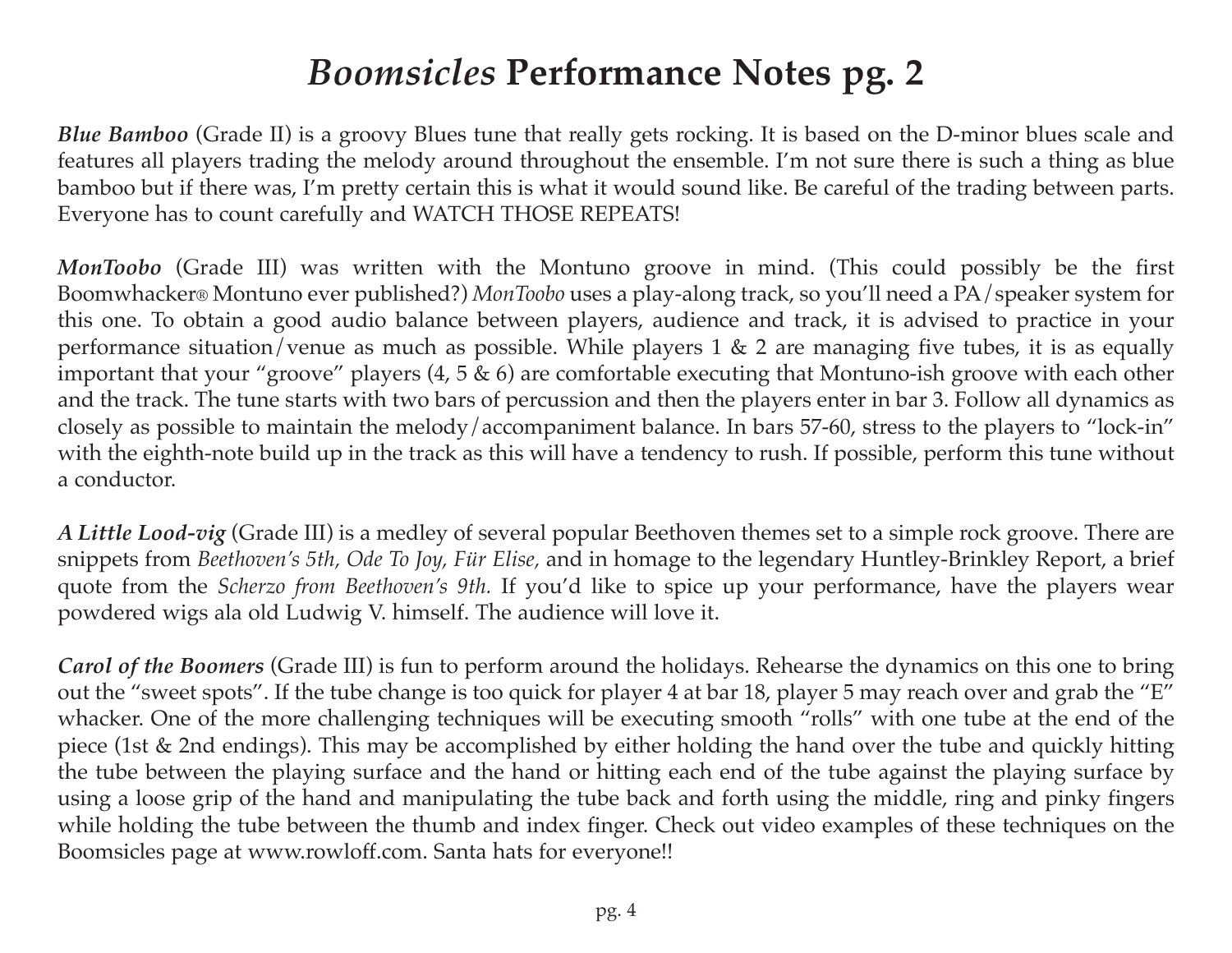### **Building A Whacker Table**

Boomwhackers® have to be hit on something to make a sound. You can use chairs, stools, tables, the floor, etc. In many of the arrangements, some or all the players use more than (2) Boomwhackers®, so they have to have a place to lay the ones they're not using for quick access in a given section when they have to change notes. The best option we've found is to build some "Whacker" tables. They're relatively simple to build and will cost around \$20.00 each. You'll need 3 tables to accommodate 6 players.

Each table is 2' x 4'and has a PVC bar that's mounted perpendicular across the front of it which is the playing surface for the Boomwhackers®. They're covered with carpet (you should be able to find a remnant for little or nothing) so when the players are changing whackers it won't make any noise. They also have strips of wood mounted on top of the table to separate playing areas and keep the whackers from falling off the sides of the tables. You can sit them on the top of flat-backed chairs.

Here is a materials list for everything you'll need to make one Whacker table:

- (1) sheet plywood  $1/2$ " x 2'x 4'
- (1) wood strip 1" x 2" x 6'
- (1) piece PVC 1 1/4" x 5'
- (2) 1 1/4" PVC 90º elbows
- $(2)$  1 1/4" PVC end caps (not threaded)
- (2)  $1/4''$  x 1  $1/2''$  bolts w/nuts & lock washers
- (6) #8 screws, 2" long w/nuts & lock washers
- (4)  $1/4$ " x 1  $1/4$ " fender washers (big washer w/small hole)
- 8 sq. ft. cheap carpet (a piece 2' x 4')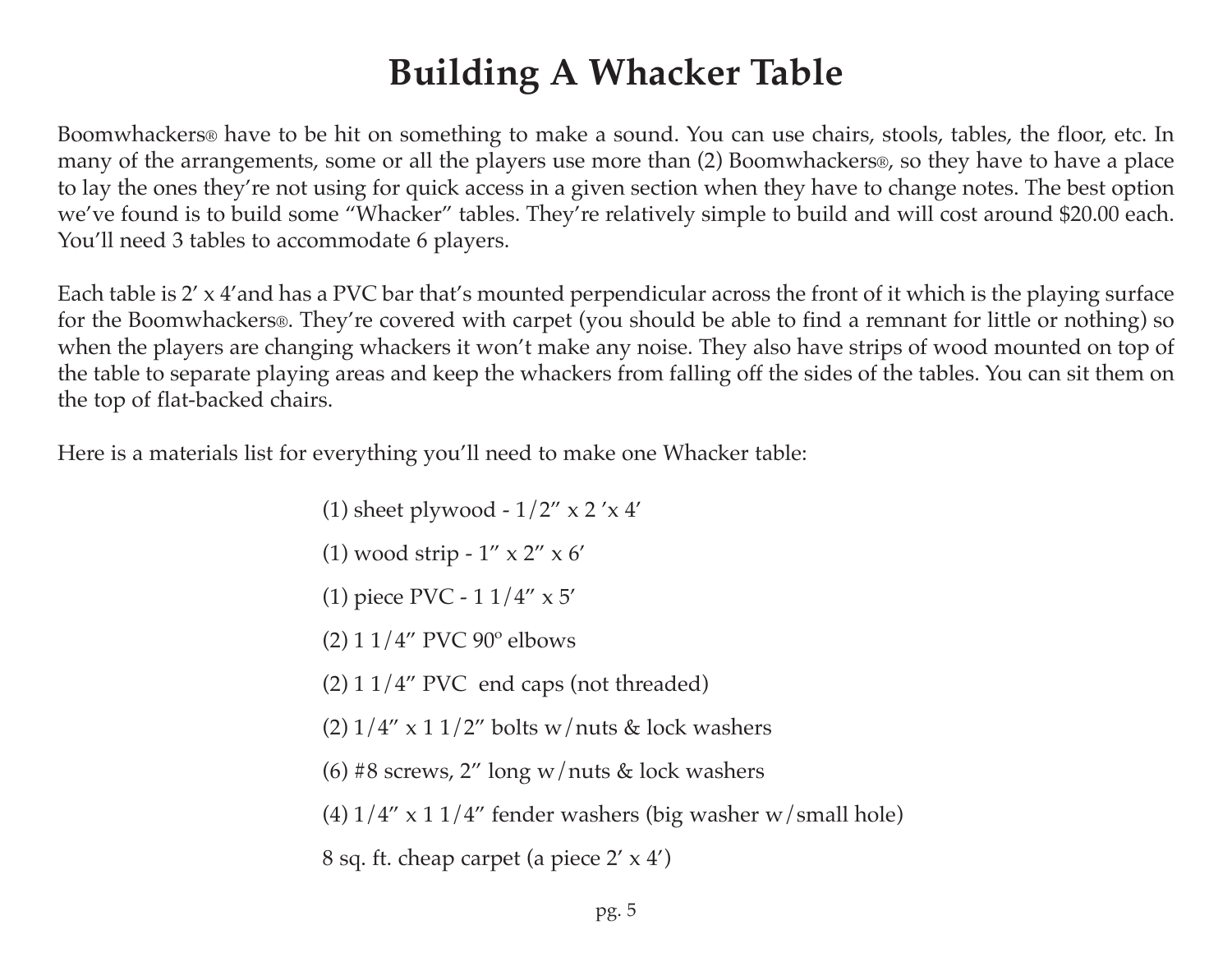#### **Cutting**

From the 1" x 2" wood strip, cut one piece that is 24" long. From the remaining material cut two pieces that are 21 &  $1/2$  " long.

Cut the PVC pipe into three pieces - (1) 41 &  $1/2$ " long, and (2) 9" long.

#### **Drilling**

1st, take the PVC end caps and drill a 1/4" hole through the center of each one. It's essential to drill exactly in the center of the caps. They'll be bolted to the plywood and must sit straight when they're bolted.

The sheet of plywood needs to be drilled as illustrated below. The holes on the front corners are 1/4" holes and are drilled 2" from the front and 2" from the side. All the other holes are 3/16" and should be drilled simultaneously with the 1" x 2" strips held in place so all the holes will line up when the tables are assembled. The hollow circles denote  $1/4$ " and the solid dots denote  $3/16$ ". You can see on the drawing where the  $1'' \times 2''$  strips are positioned.

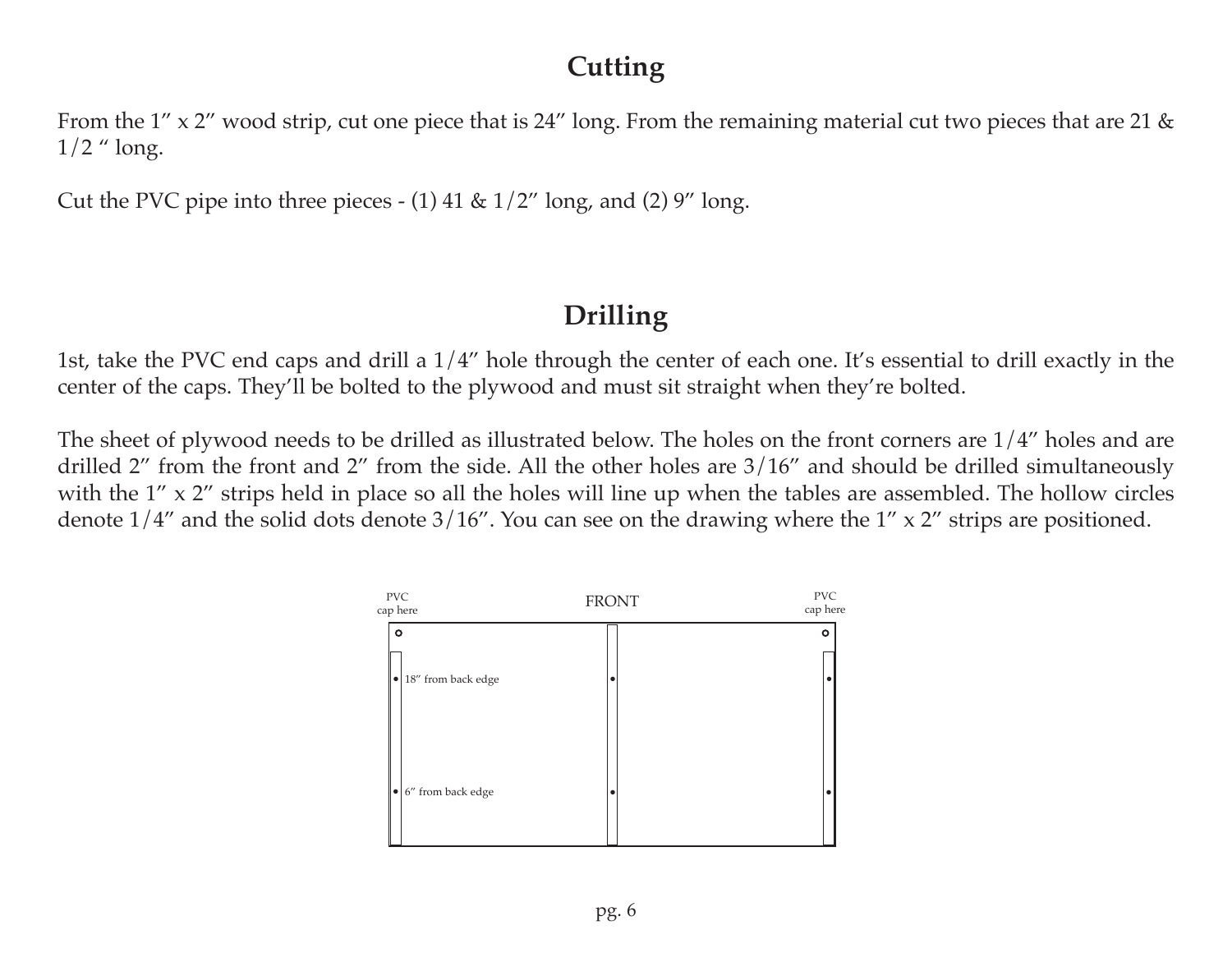#### **Assembling the Table**

Put the plywood on a couple of sawhorses so you can easily access it from above and underneath. Place the carpet squarely on the plywood and from the bottom punch the two center 3/16" holes through the carpet. Once they're located you may want to make them just a little larger with a utility knife. Then using the #8 screws, attatch the 24" wood strip (center). From top to bottom it should be, wood strip, carpet, then plywood (carpet sandwiched between the wood strip & plywood). Put the lock washers and nuts on the screws from the underside. Then, making sure the carpet is laying nice and flat, attach the 21 &  $1/2$ " wood strips on each side of the board the same way you did the center strip. The wood strips serve (3) purposes: They hold the carpet in place, they keep the playing areas separated for the players, and they keep the whackers from possibly rolling off the end of the table.

Now you need to attach the PVC caps. They should be sitting up, curve of the cap against the carpet. Put a 1/4" bolt through a fender washer, and put that through the inside of the cap. Then put the bolt through the board. You'll then put a fender washer on the underside of the board followed by a lock washer and a nut. There's a PVC cap on each of the front corners of the board. After you have the screws and bolts in, give them all a good tightening. The caps should be good and tight, compressing the carpet, but don't tighten them so much they'll break. Just good and firm.

Now all that's left is putting together the PVC pipe. Put an elbow on each end of the 41 & 1/2" pieces and make sure they're turned in the exact same direction. You can do this by laying the pipe on the table. Put a 9" piece into each of the the caps that are bolted to the boards. Then connect the long pole to the two 9" pieces that are pointing up. You'll now have a table with a perpendicular PVC bar running across the front side. If it's a little wobbly you may need to tighten the bolts holding the PVC caps a little more.

You could glue all the PVC together, but I'd recommend you not for storage purposes. They're very easy to store with the PVC not attached to the board, just stack 'em against the wall and put the PVC pieces in a duffle bag. However, glueing them together would eliminate the risk of losing any of the pieces. A pretty good compromise is to glue all the PVC pieces together, but not into the caps. A little warning, it can be a little challenging to pull the short pieces out of the caps if you can't turn them while pulling them out. Bottom line: Do whatever you think works best for you and your program.

If building the tables just seems to be too much, the pieces can be performed with the players sitting or kneeling on the floor, and using the floor as their playing surface. This is a reasonable option (costs nothing), just as long as the players are well disciplined with their Boomwhacker® changes. As with any novelty piece, a little bit of theatrics goes a long way. Incorporate a bit of drama and choreography and the ensembles from *Boomsicles* should get your ensemble a standing O!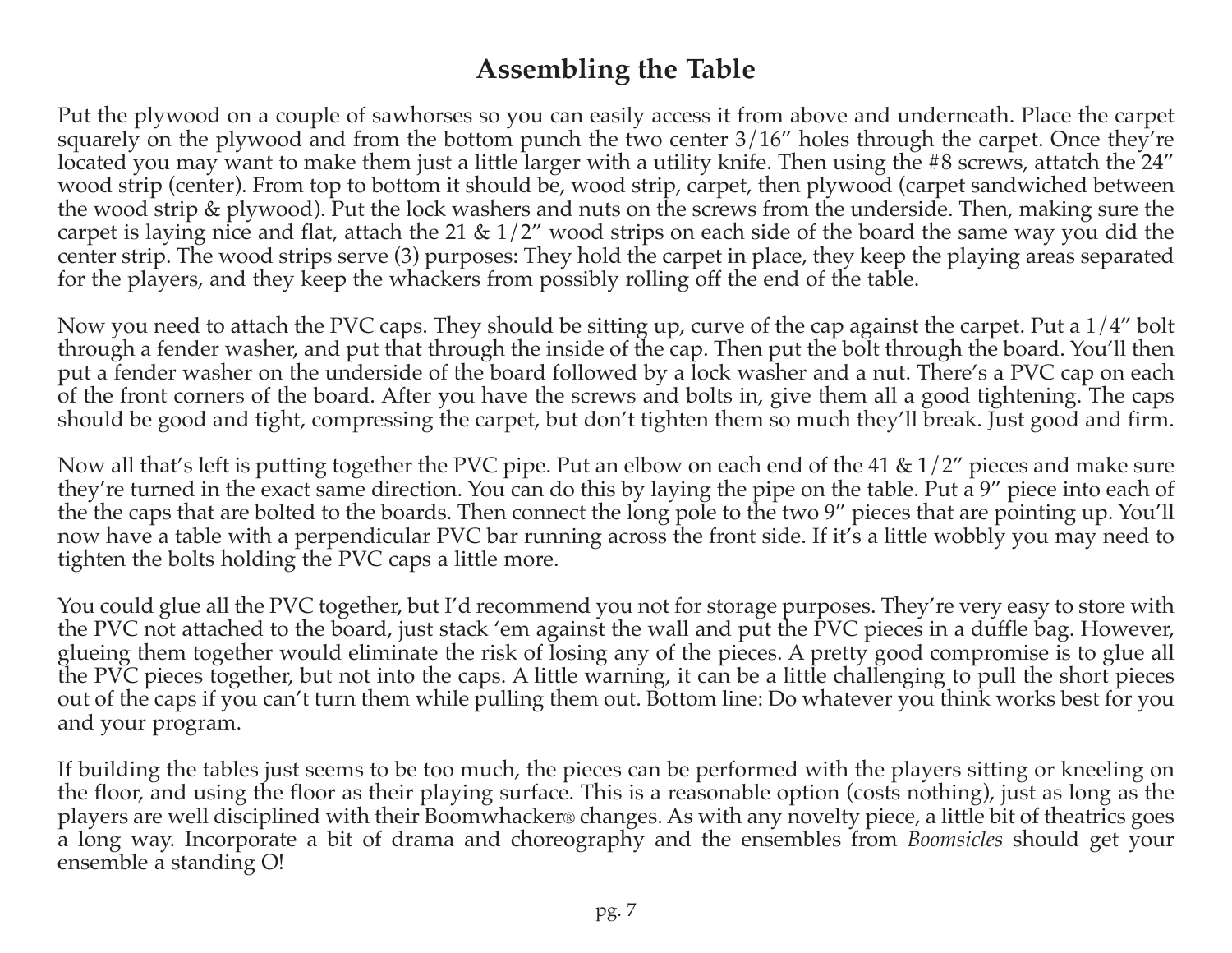# **Eine Kleine Boomwhackers®**



This arrangement © 2014 by Row-Loff Productions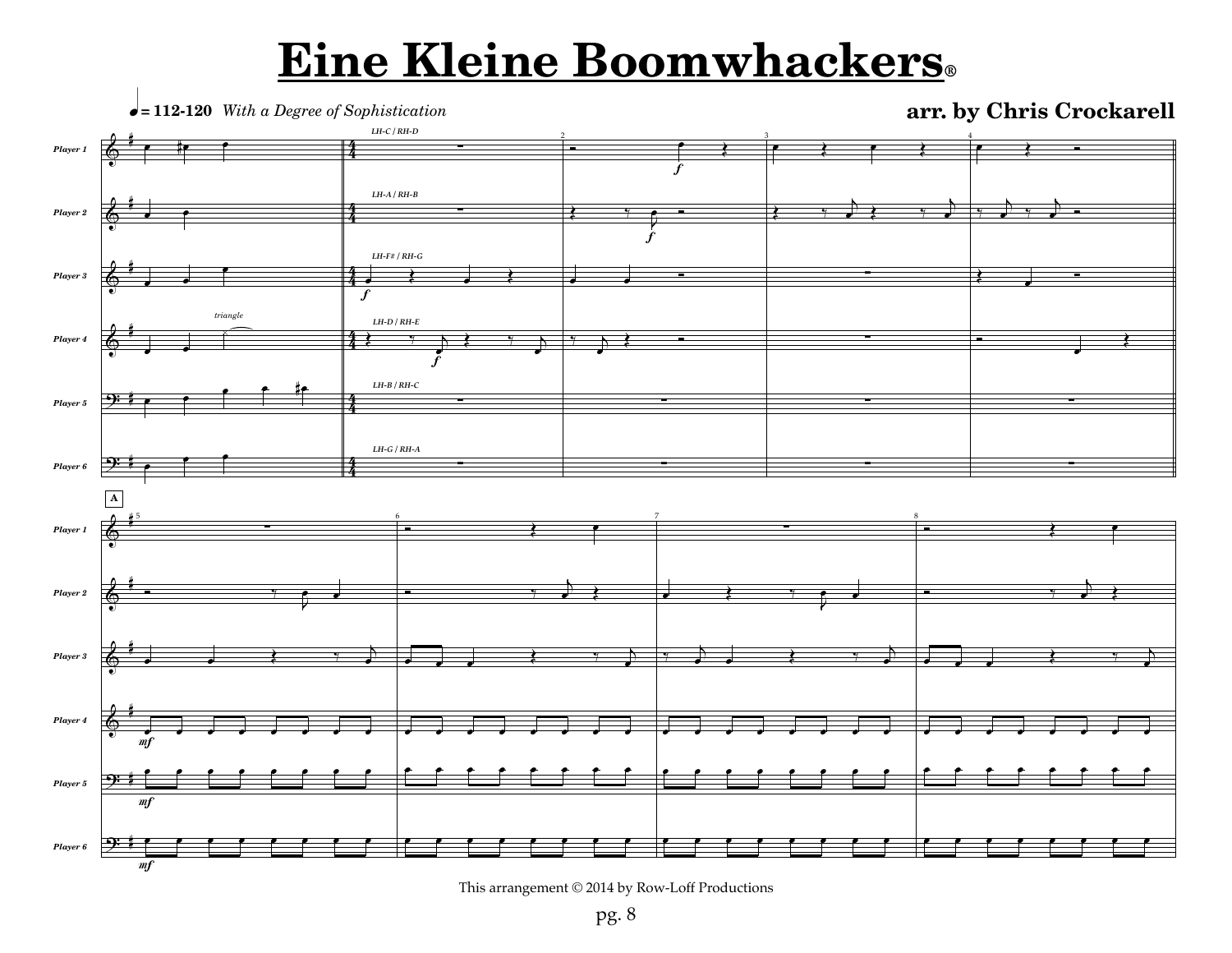#### **Eine Kleine Boomwhackers®**

pg. 2

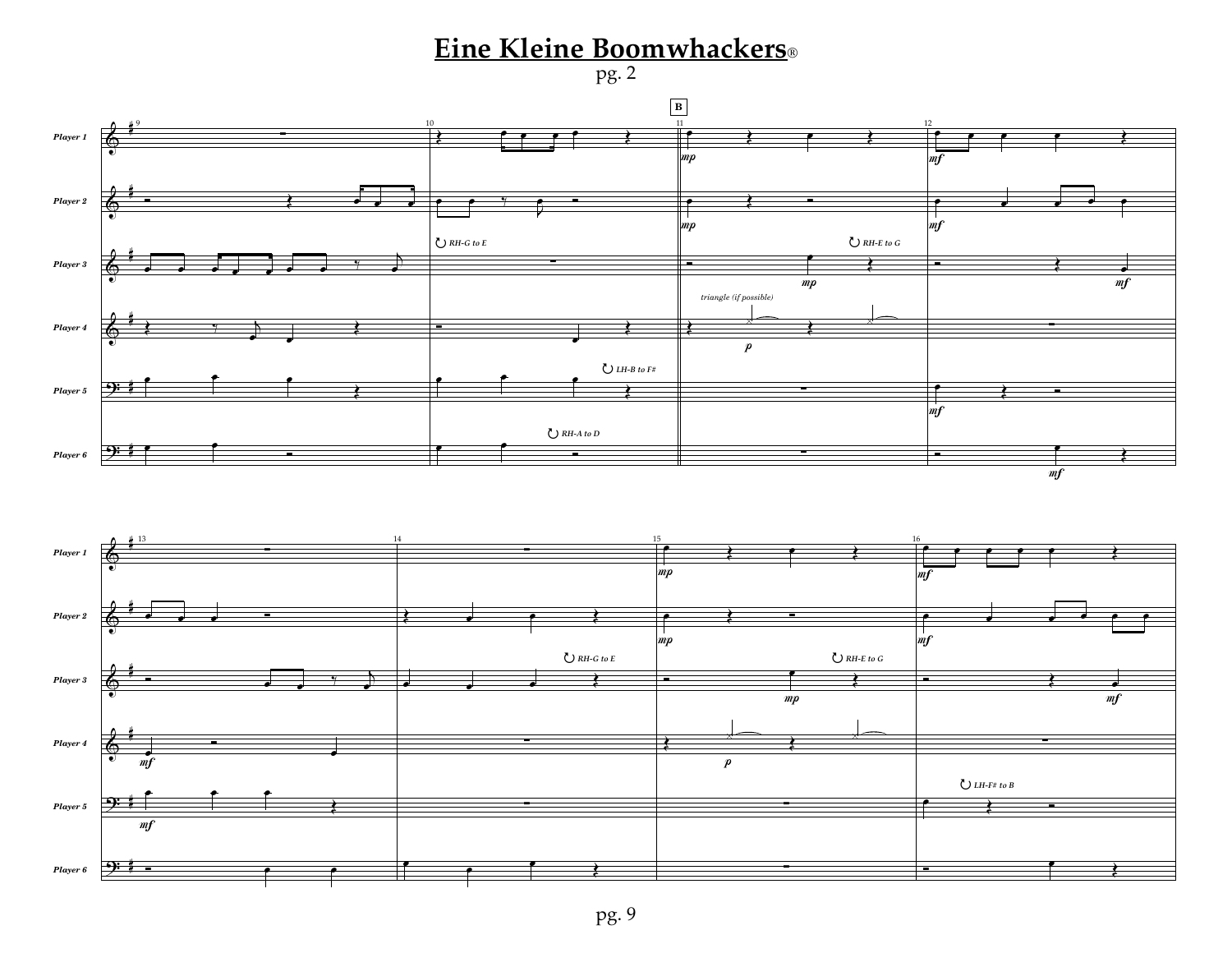# **All Mixed Up by Dan Moore**



<sup>&</sup>quot;ALL MIXED UP" by Dan Moore © 2014 by Row-Loff Productions All Rights Reserved International Copyright Secured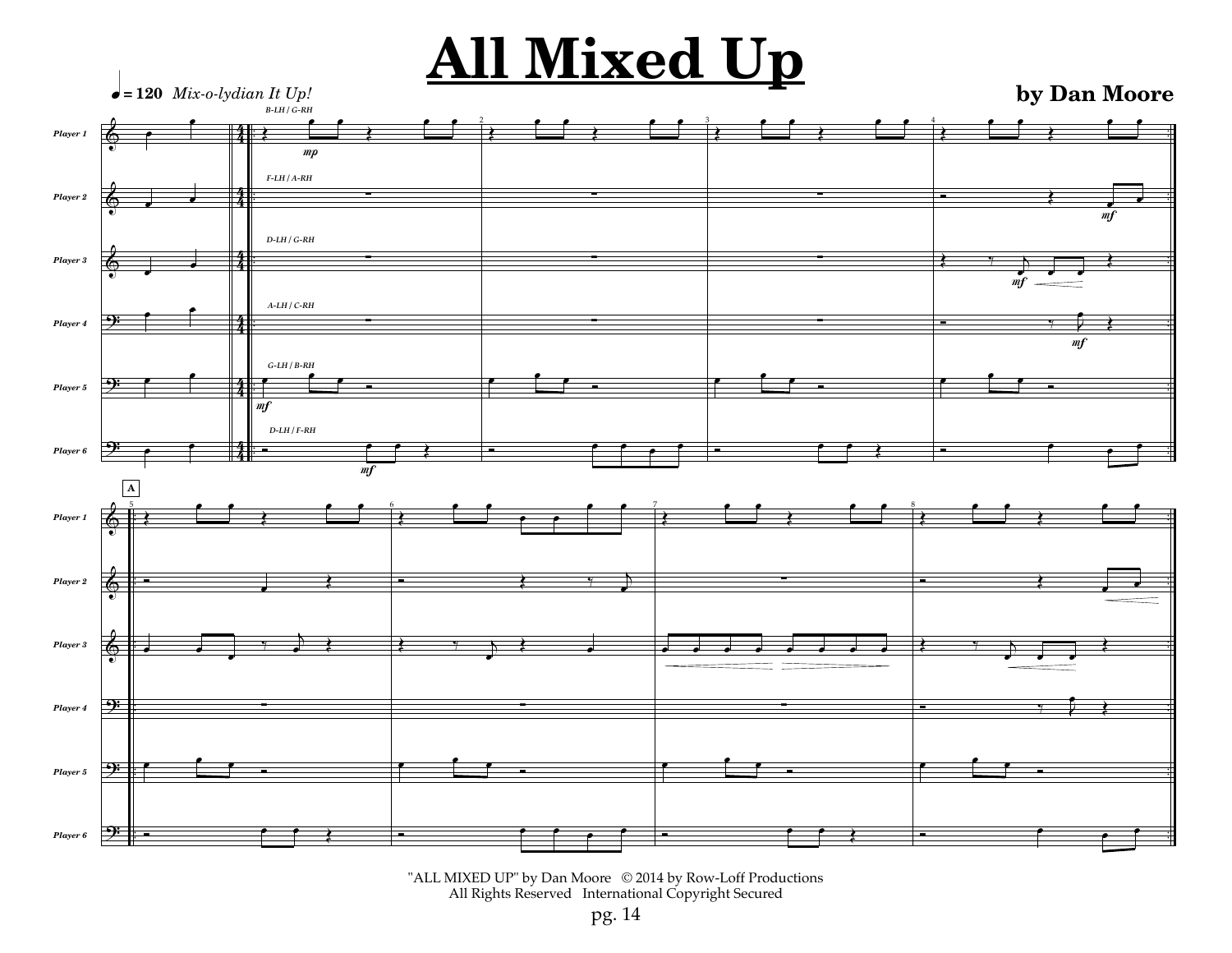#### **All Mixed Up** pg. 2



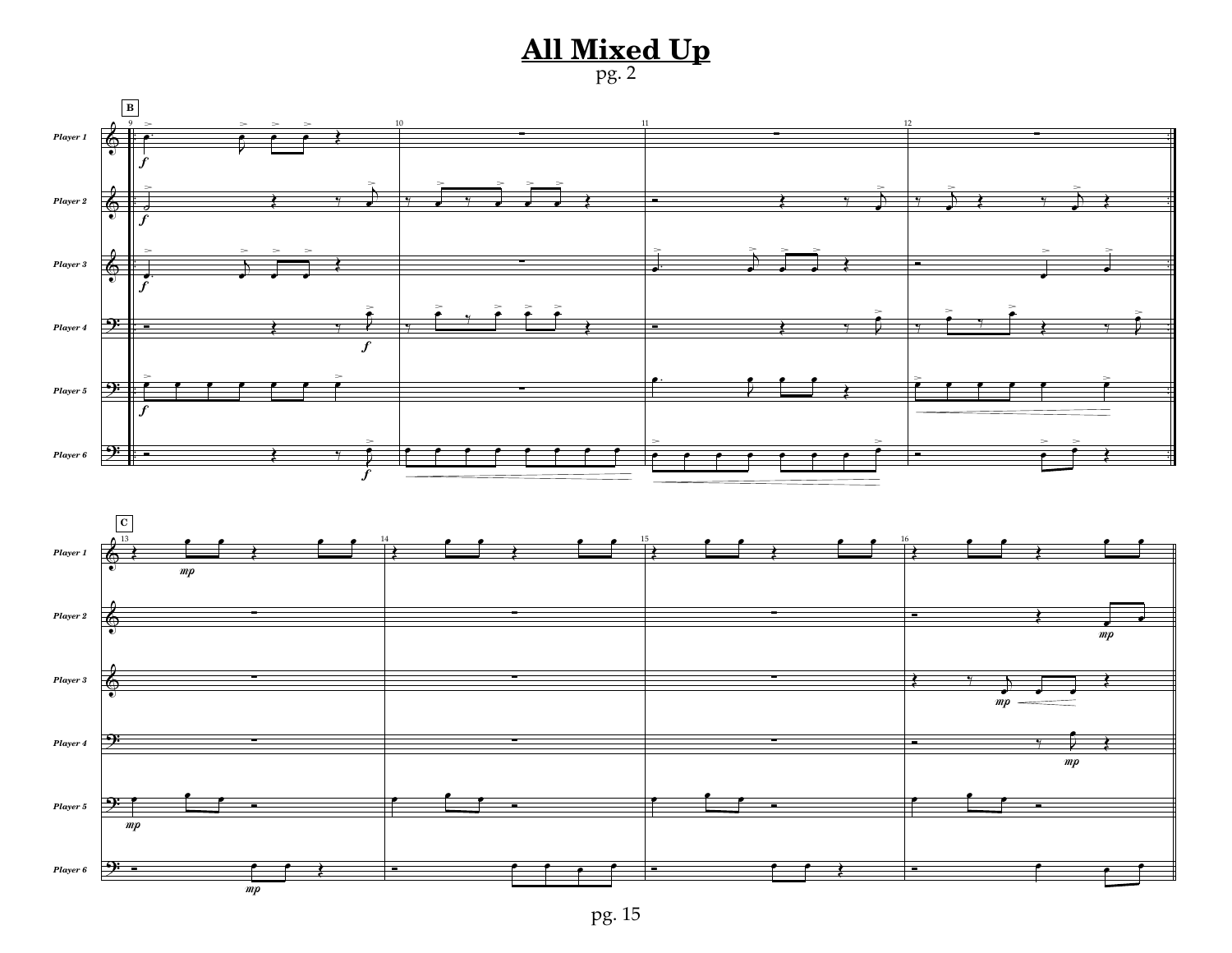# **QWERTY by John R. Hearnes**



"QWERTY" by John R. Hearnes © 2014 by Row-Loff Productions International Copyright Secured All Rights Reserved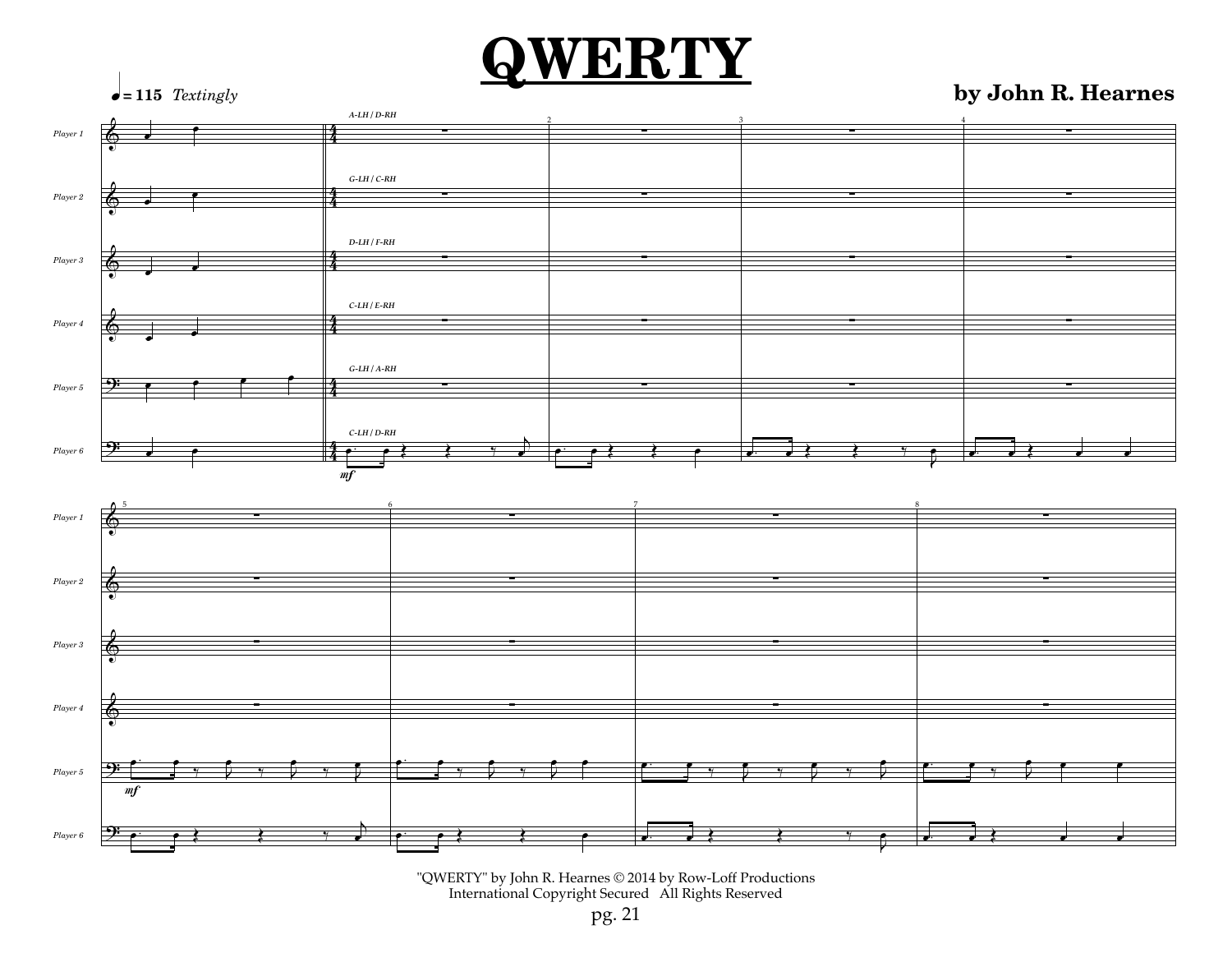#### **QWERTY** pg. 2



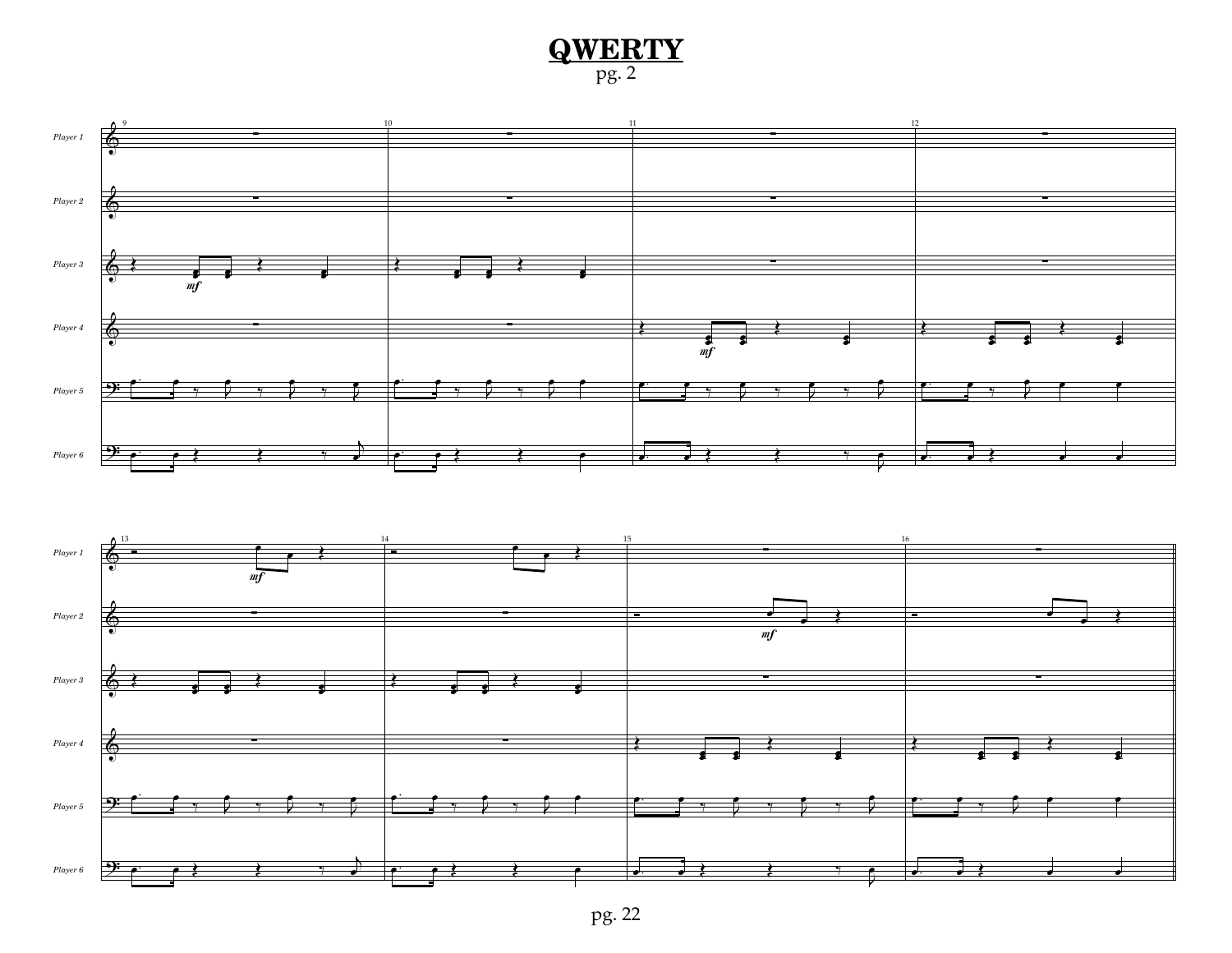# **Danza Italiano**

q.»**120 - 132** *With Much Joy*

**arr. Chris Brooks**



<sup>&</sup>quot;DANZA ITALIANO" arr. by Chris Brooks © 2014 by Row-Loff Productions All Rights Reserved International Copyright Secured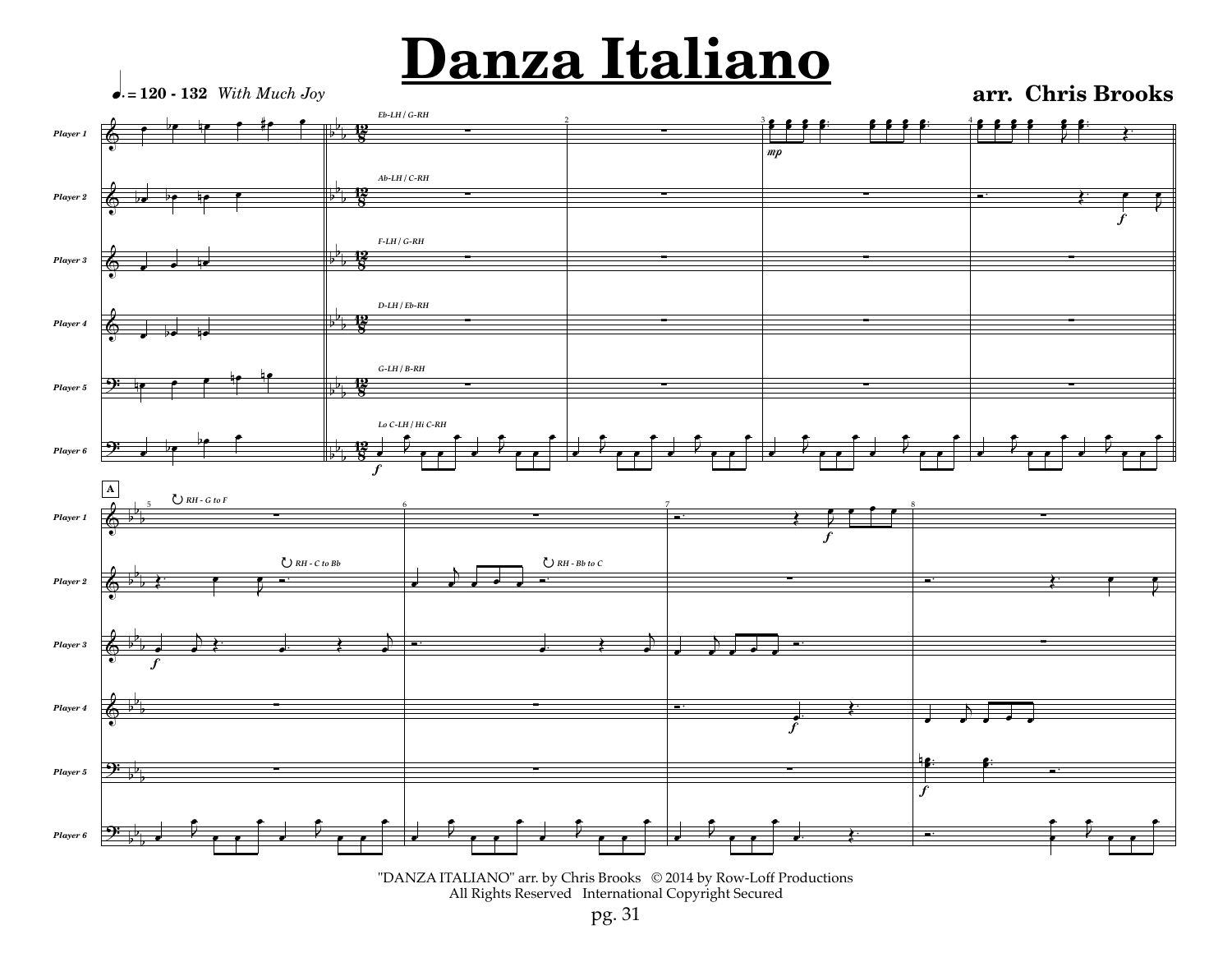## **Danza Italiano** pg. 2

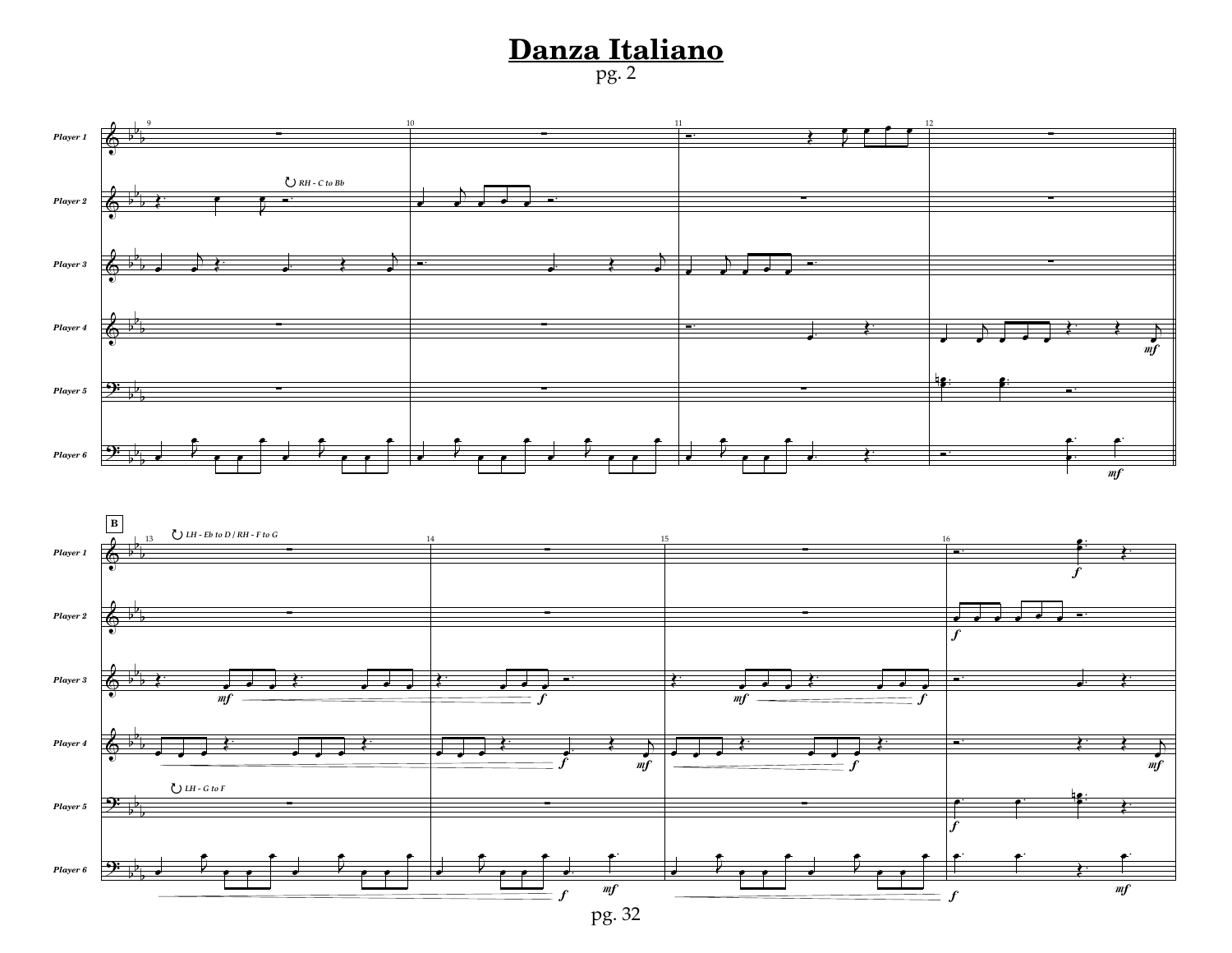# **Blue Bamboo**

**by Dan Moore**



<sup>&</sup>quot;BLUE BAMBOO" by Dan Moore © 2014 by Row-Loff Productions This arrangement © 2014 by Row-Loff Productions International Copyright Secured. All Rights Reserved.

pg. 41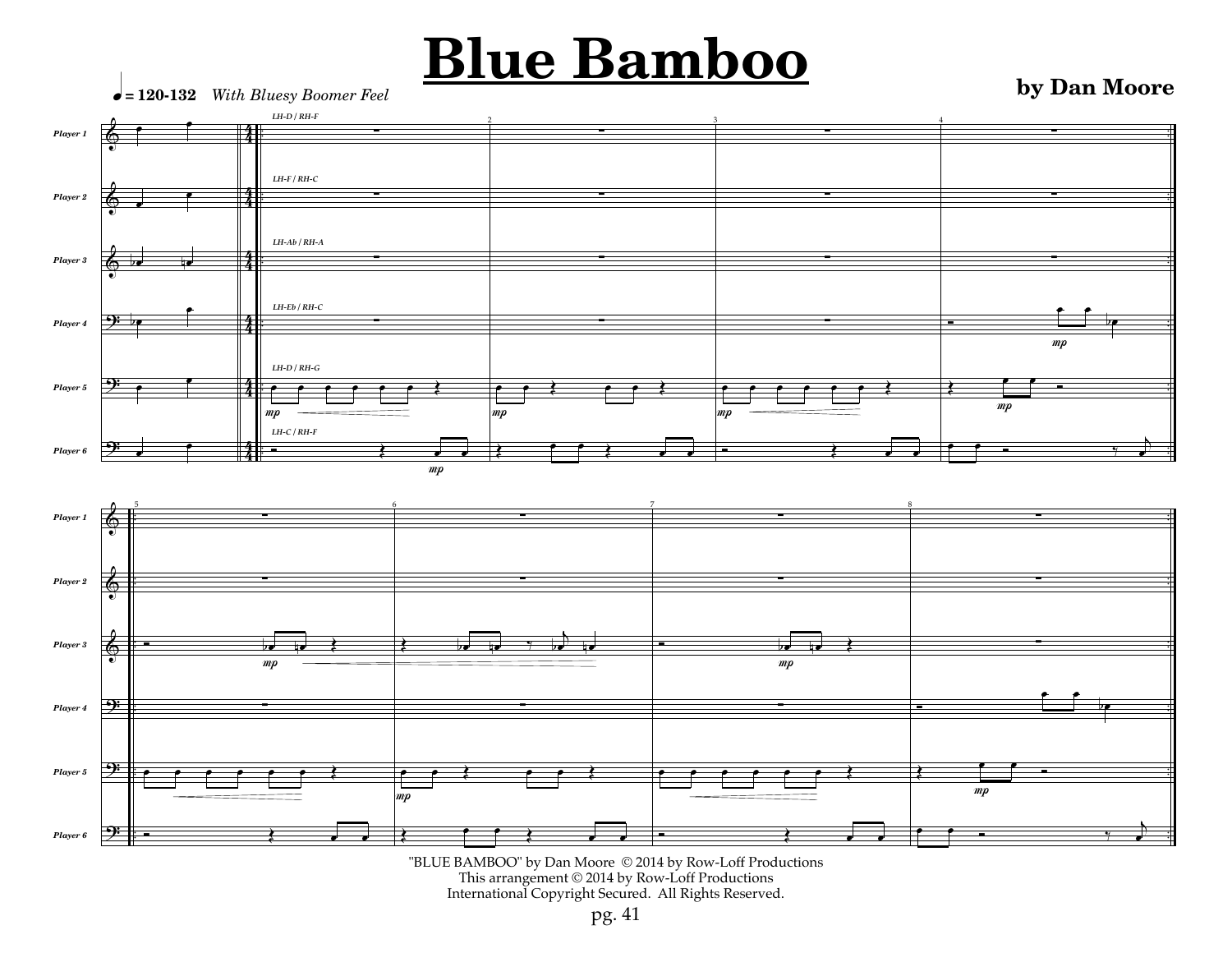### **Blue Bamboo** pg. 2





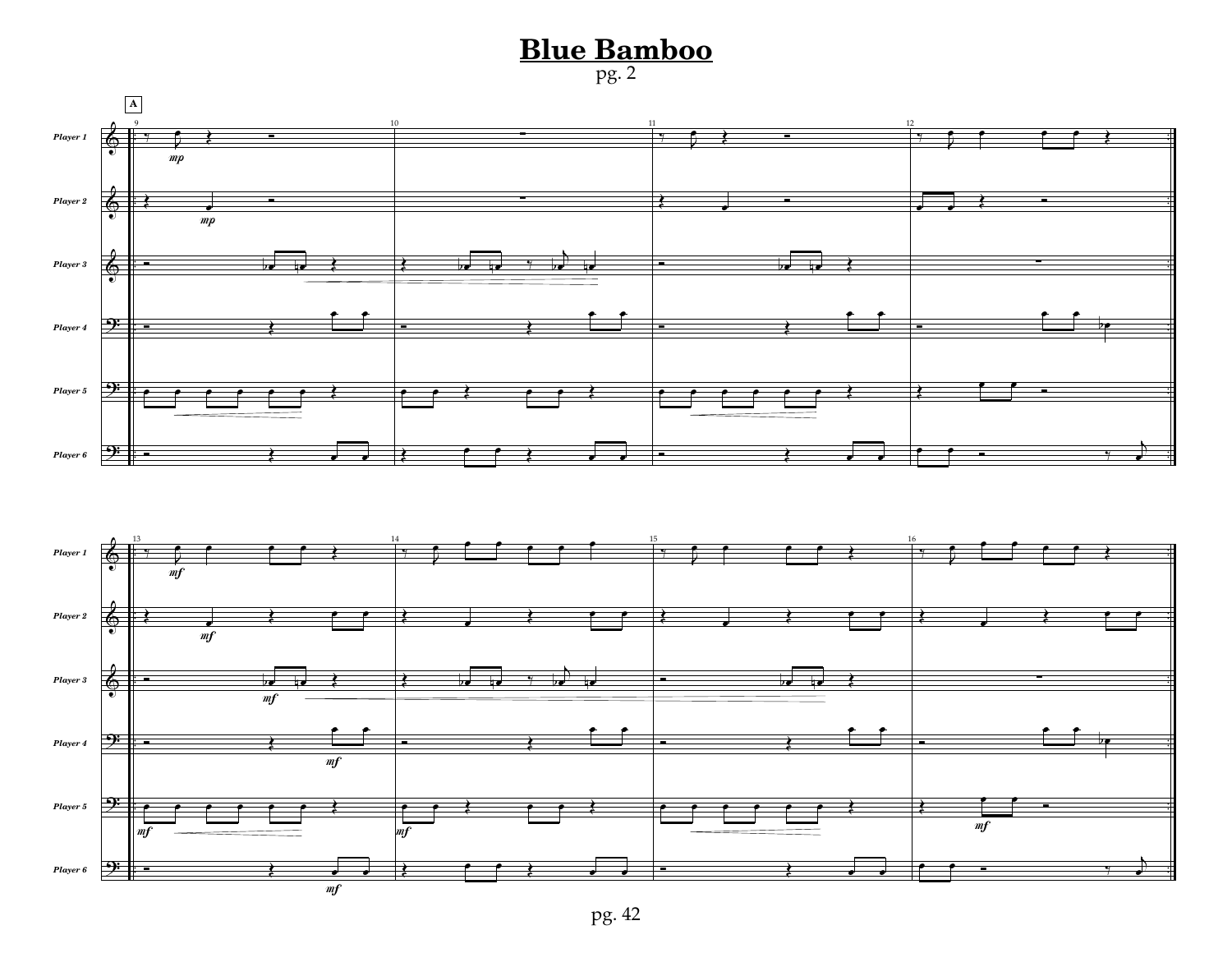# **MonToobo**



"MONTOOBO" by Chris Crockarell © 2014 by Row-Loff Productions All Rights Reserved International Copyright Secured

pg. 48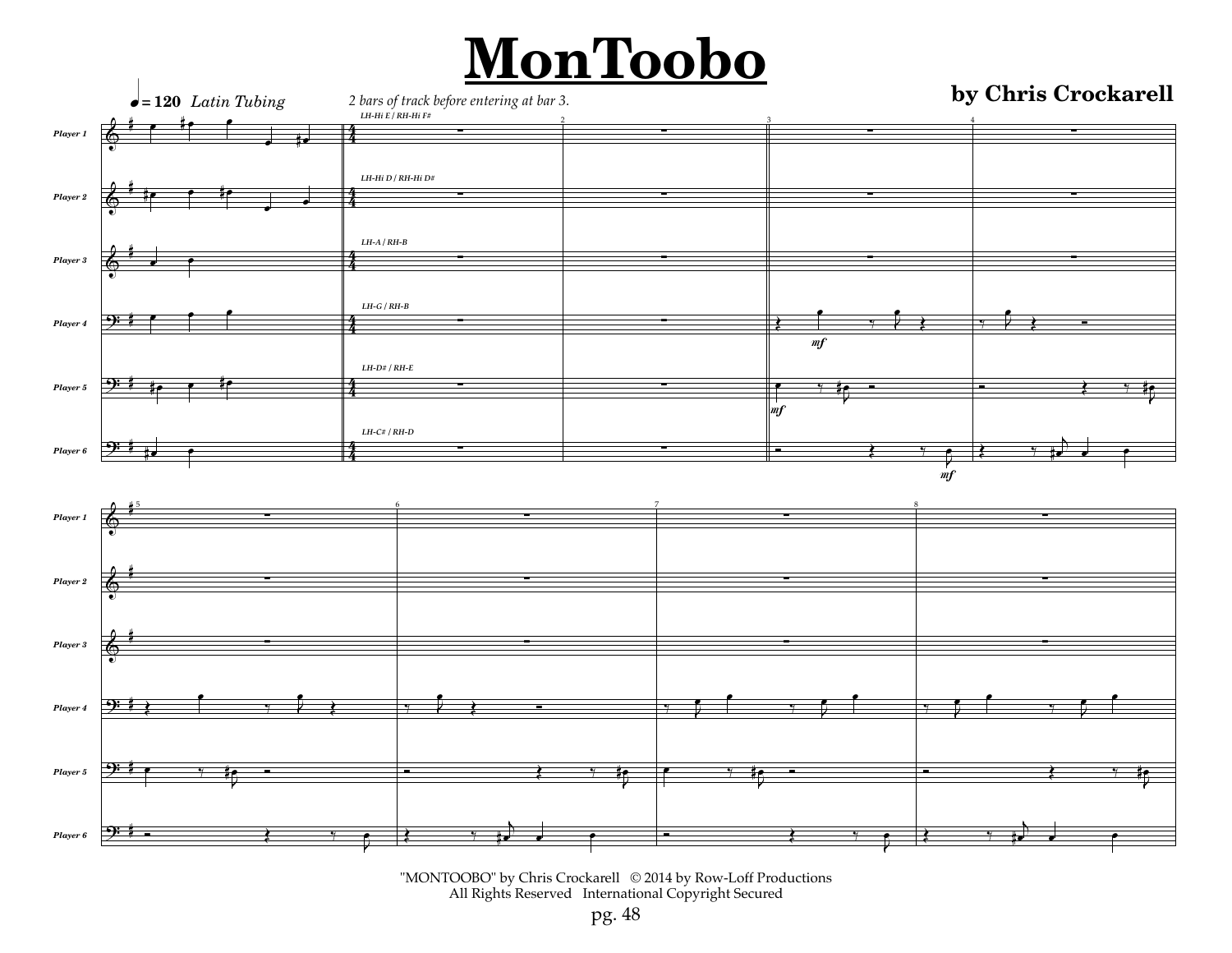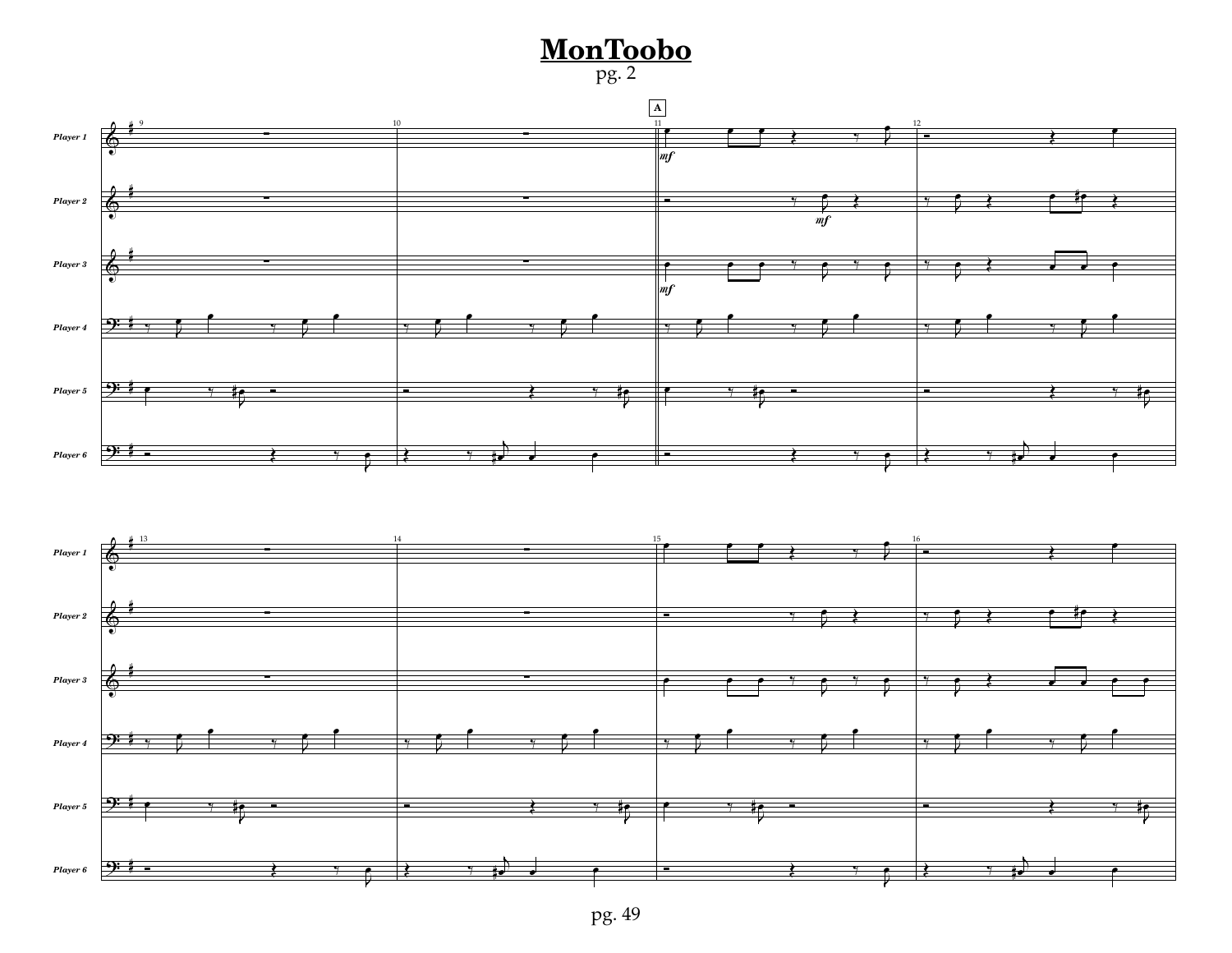# **A Little Lood-vig arr. Chris Brooks**



"A LITTLE LOOD-VIG" arr. by Chris Brooks © 2014 by Row-Loff Productions All Rights Reserved International Copyright Secured

pg. 56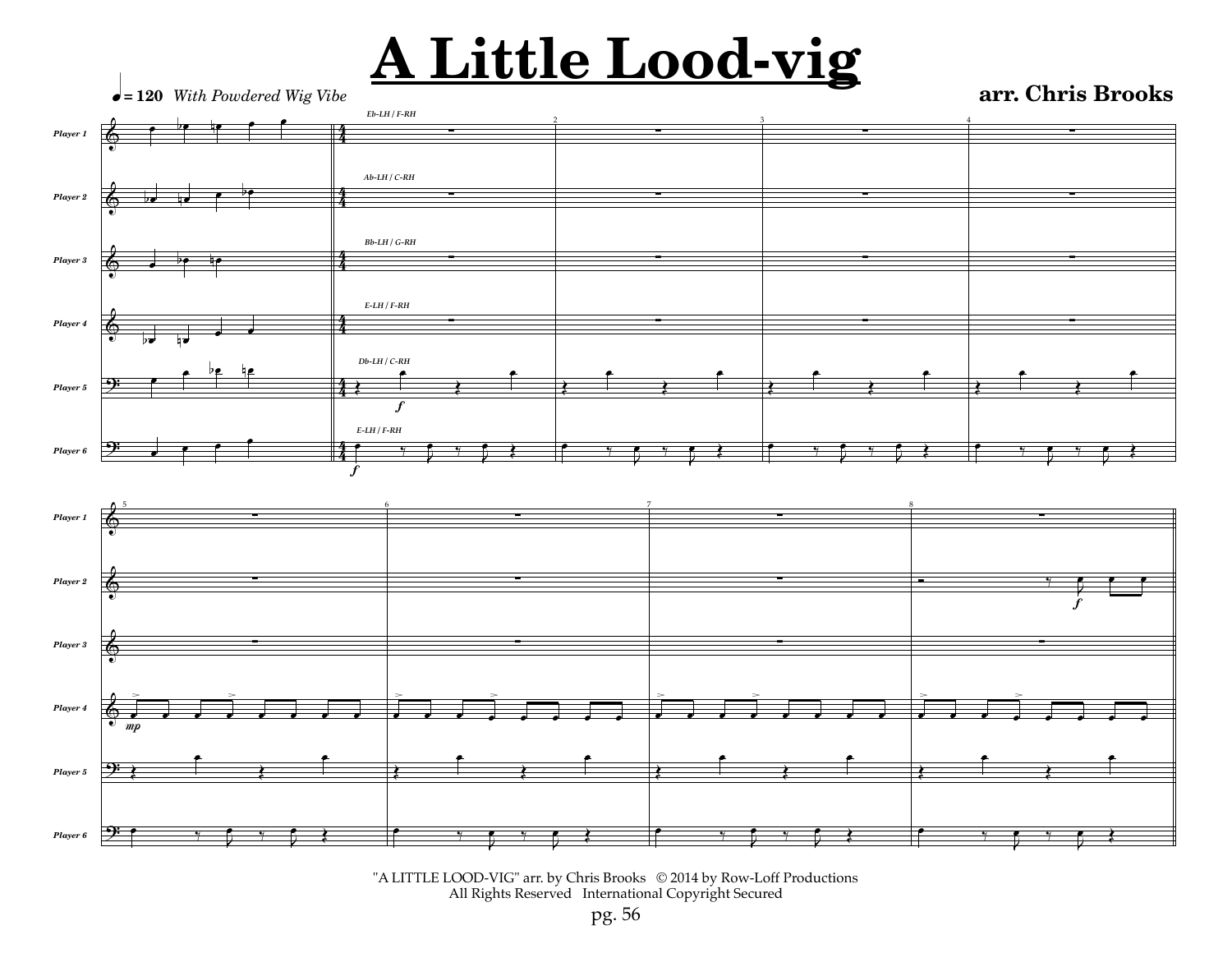#### **A Little Lood-vig** pg. 2

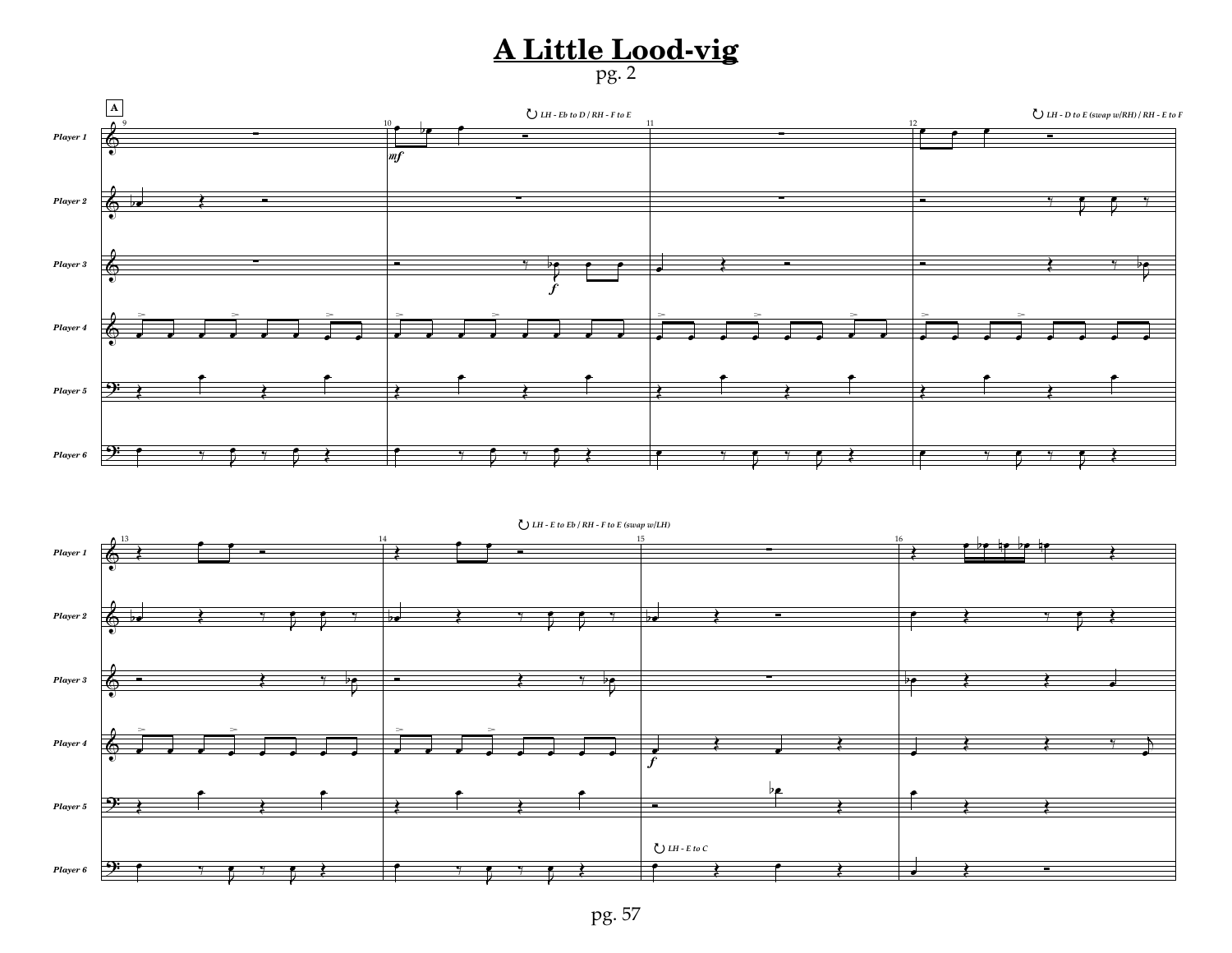# **Carol of the Boomers**

**arr. by David Steinquest**



This arrangement © 2014 by Row-Loff Productions